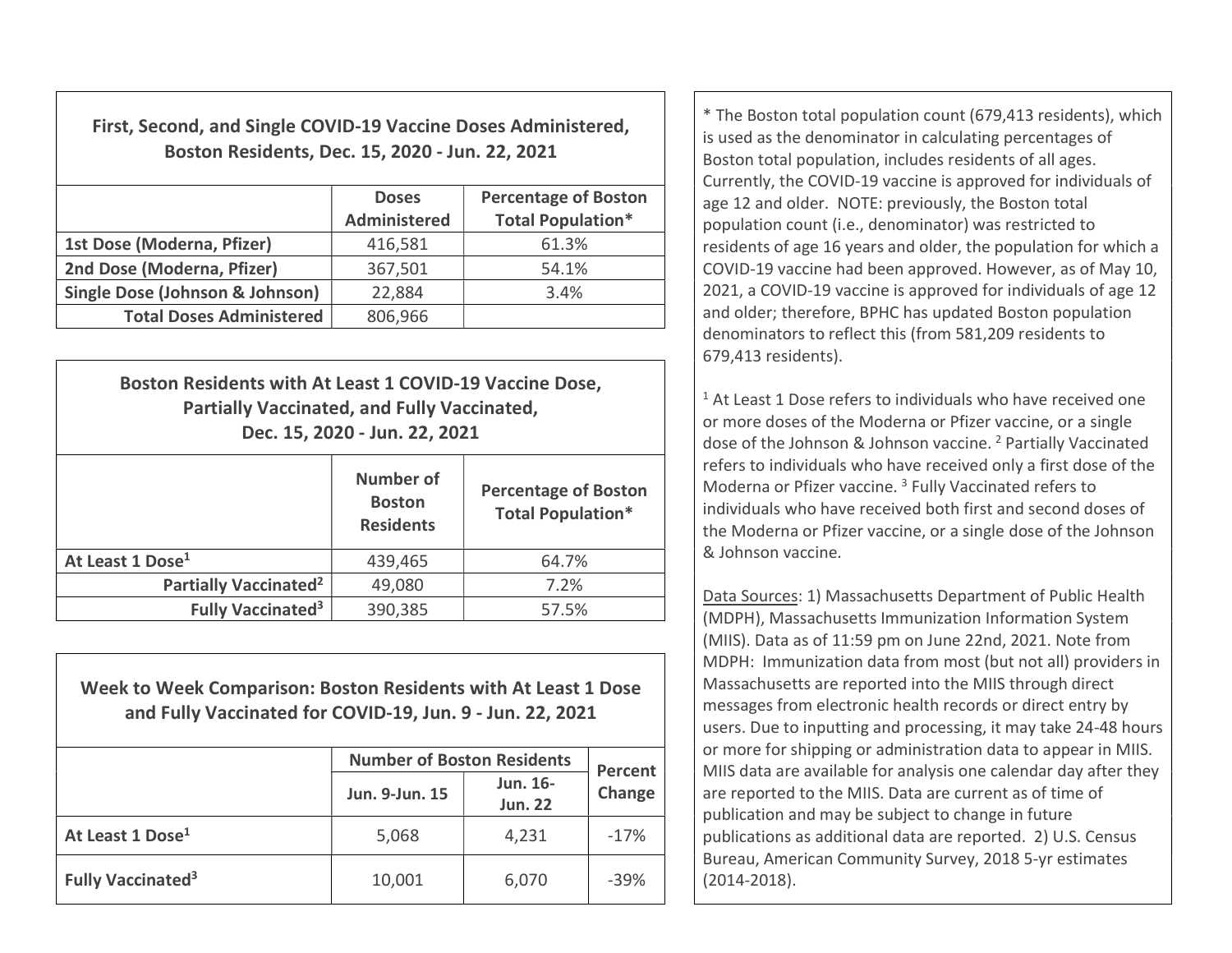

\* N is equal to total number of individuals receiving their initial dose in the 10-week period.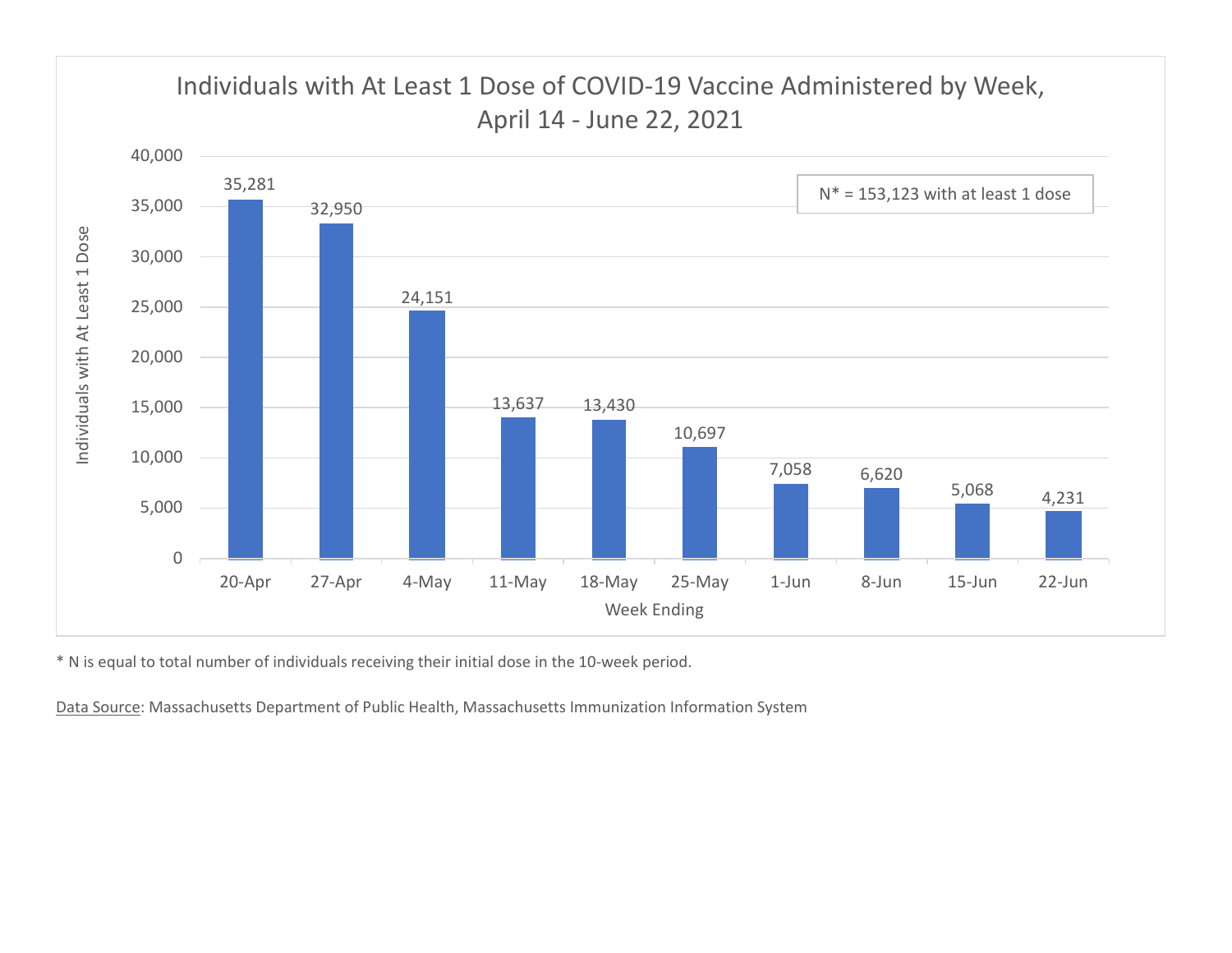

\* N is equal to total number of individuals receiving their final dose in the 10-week period.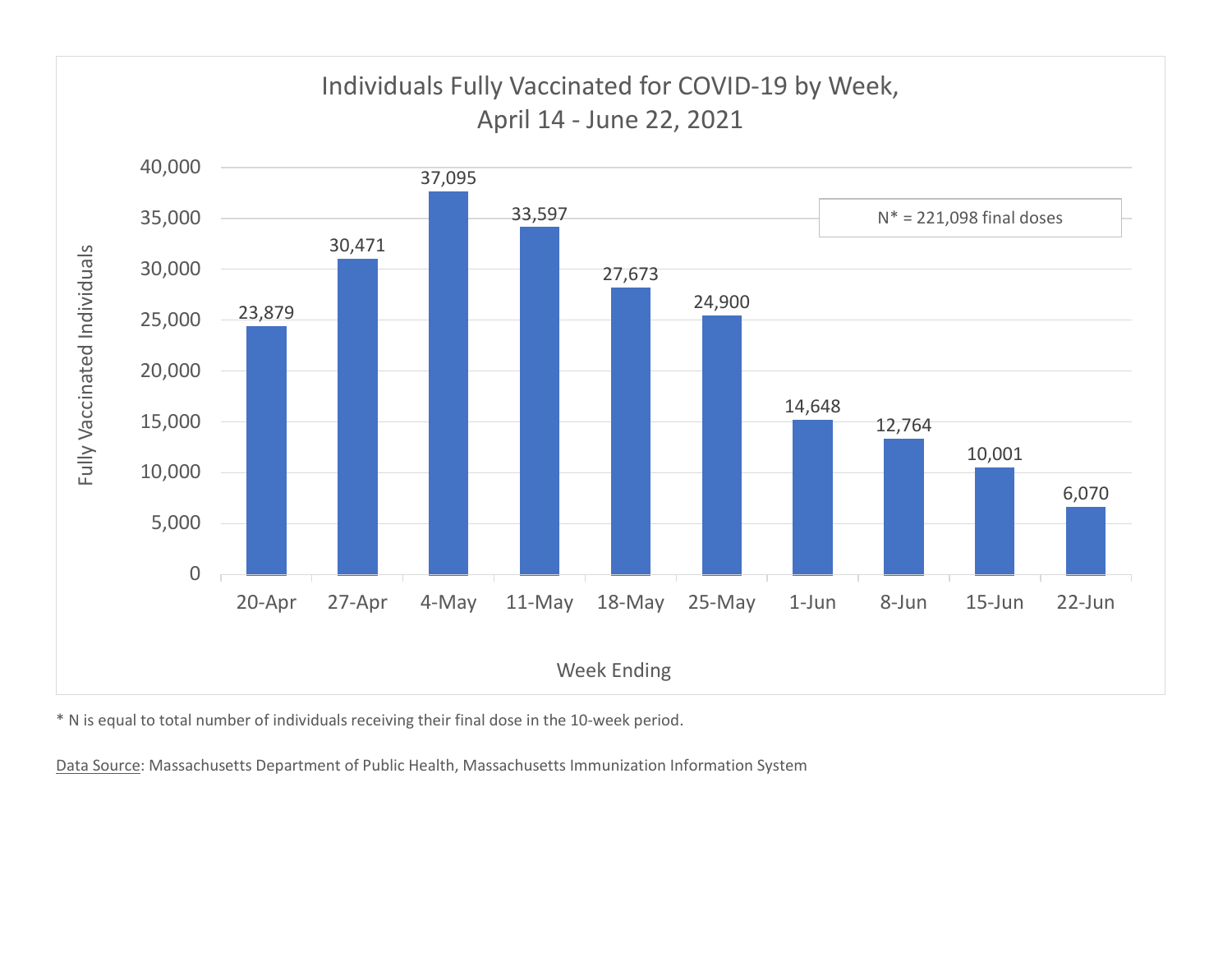

Data Source: Massachusetts Department of Public Health, Massachusetts Immunization Information System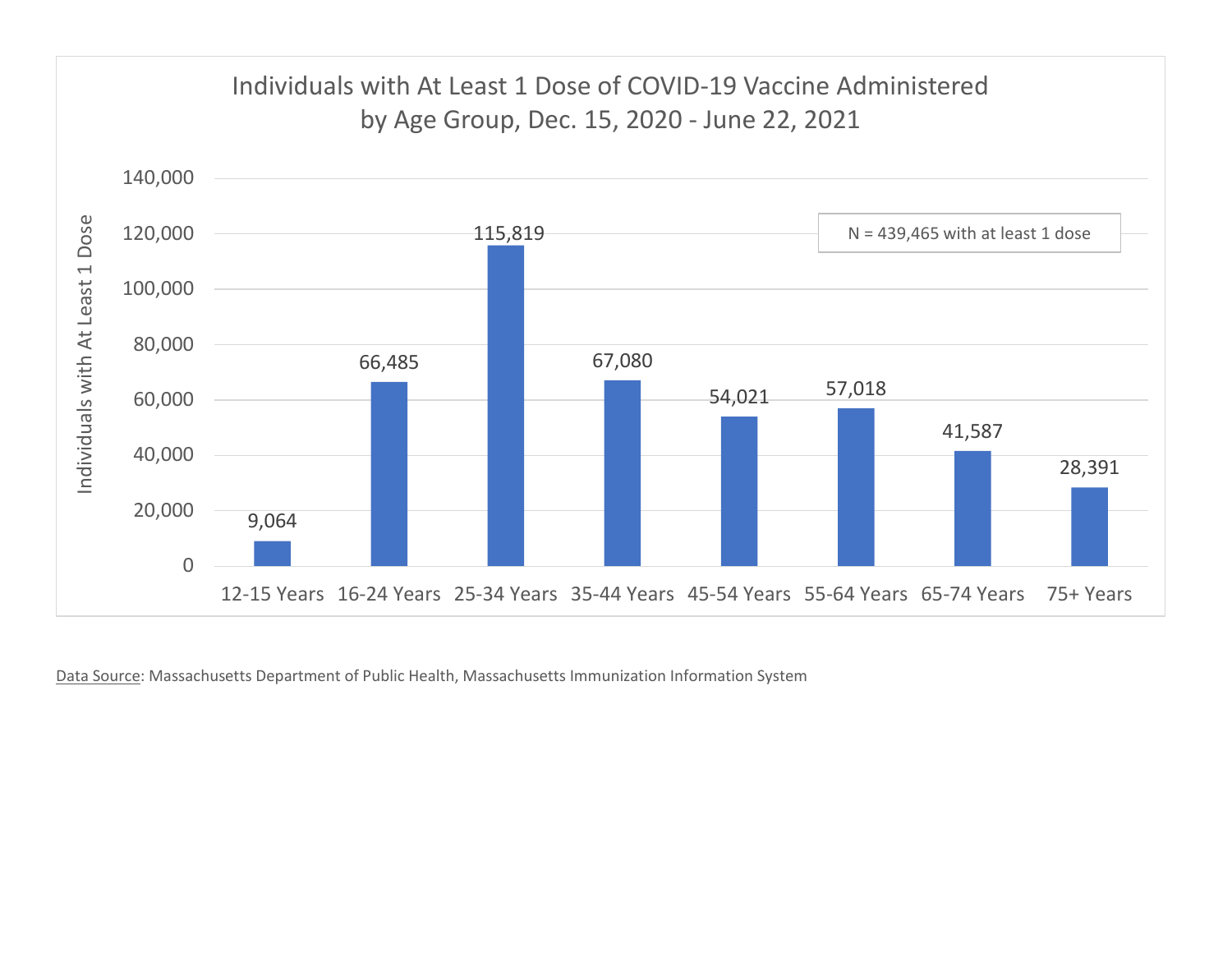

NOTE: The percentage of vaccinated individuals ages 12-15 years has been updated in this report (REVISED AUGUST 16, 2021). Please disregard the vaccination percentages for age group 12-15 years included in previous versions of this report.

Percentage of overall Boston population with at least 1 dose = 64.7%.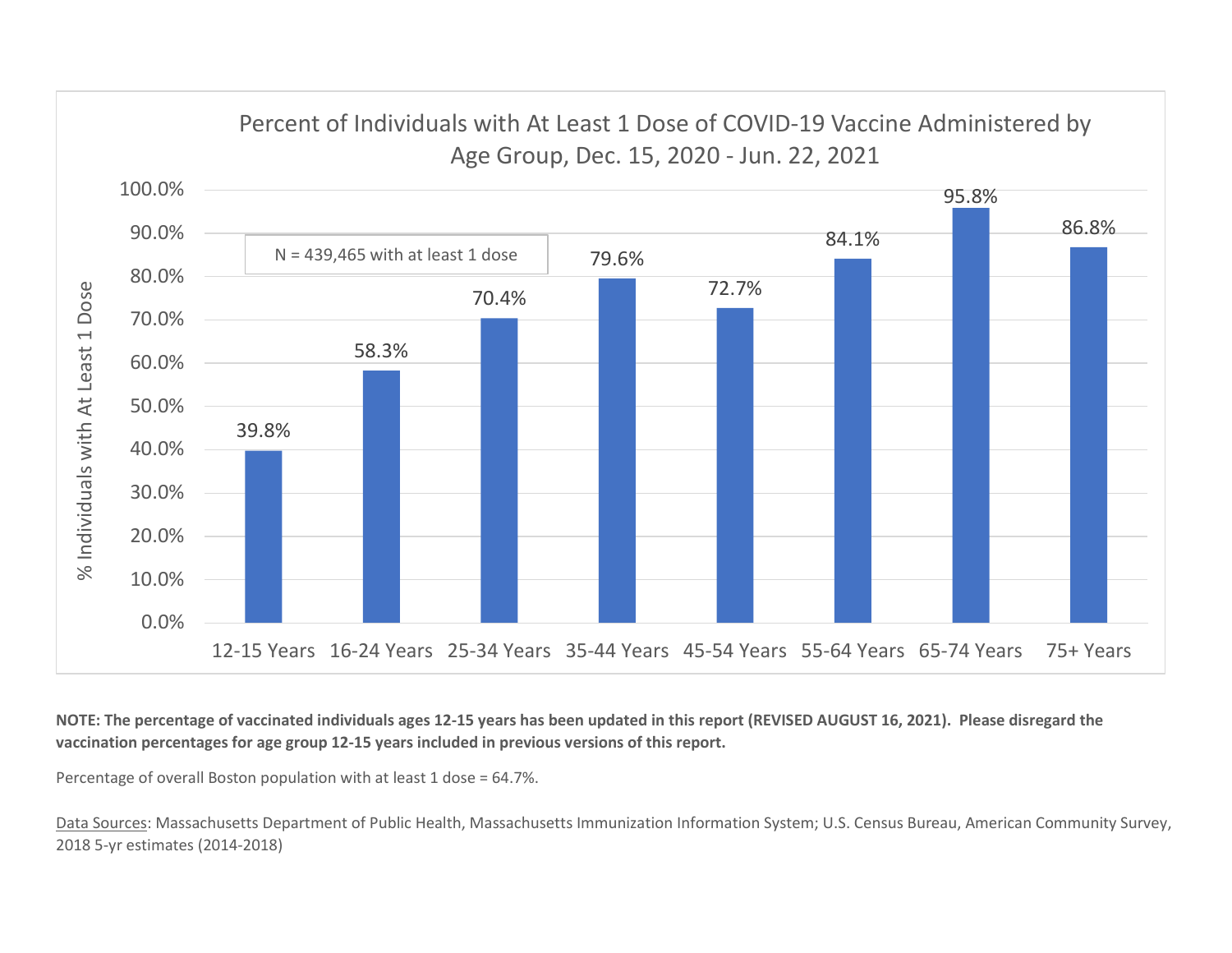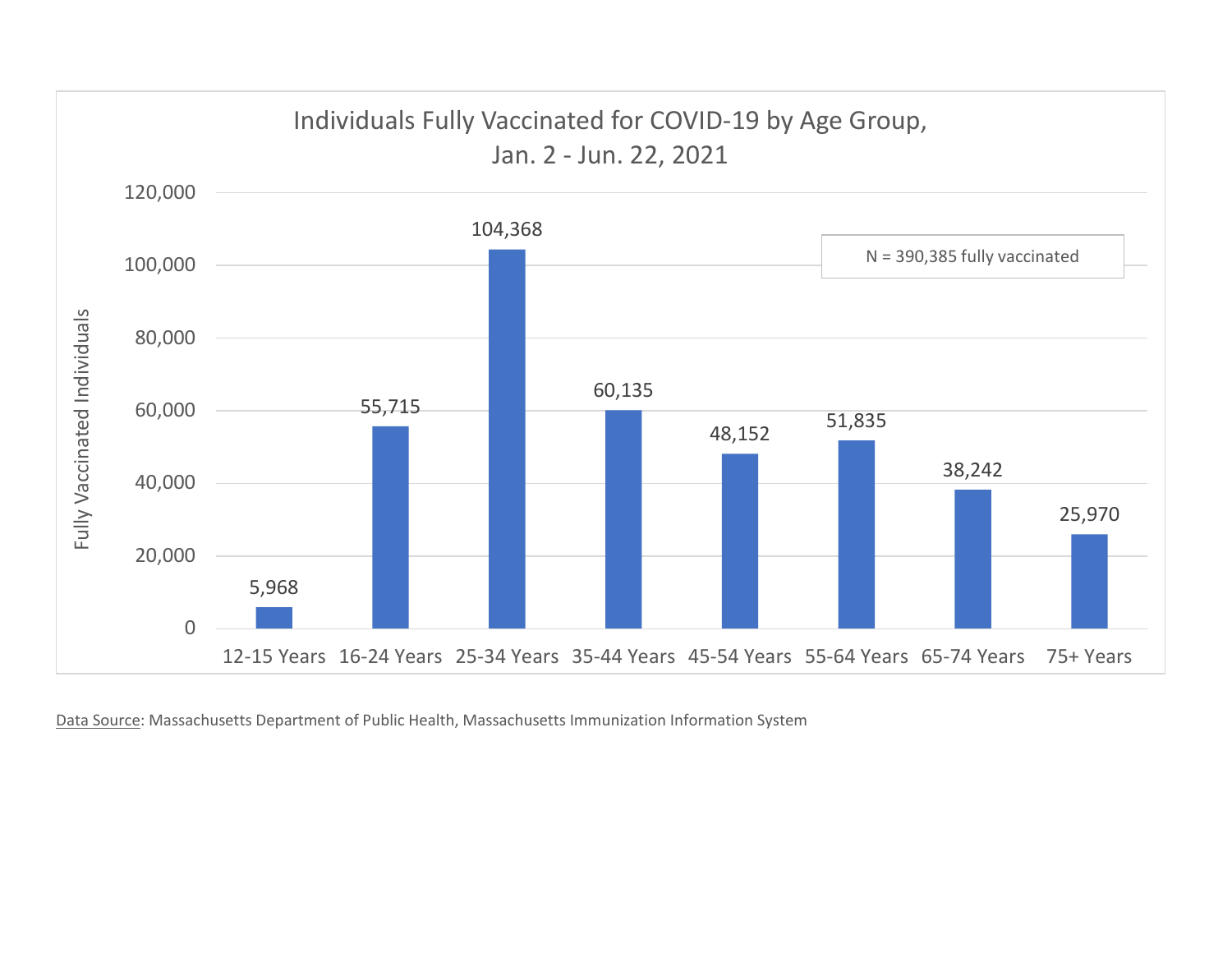

NOTE: The percentage of vaccinated individuals ages 12-15 years has been updated in this report (REVISED AUGUST 16, 2021). Please disregard the vaccination percentages for age group 12-15 years included in previous versions of this report.

Percentage of overall Boston population fully vaccinated = 57.5%.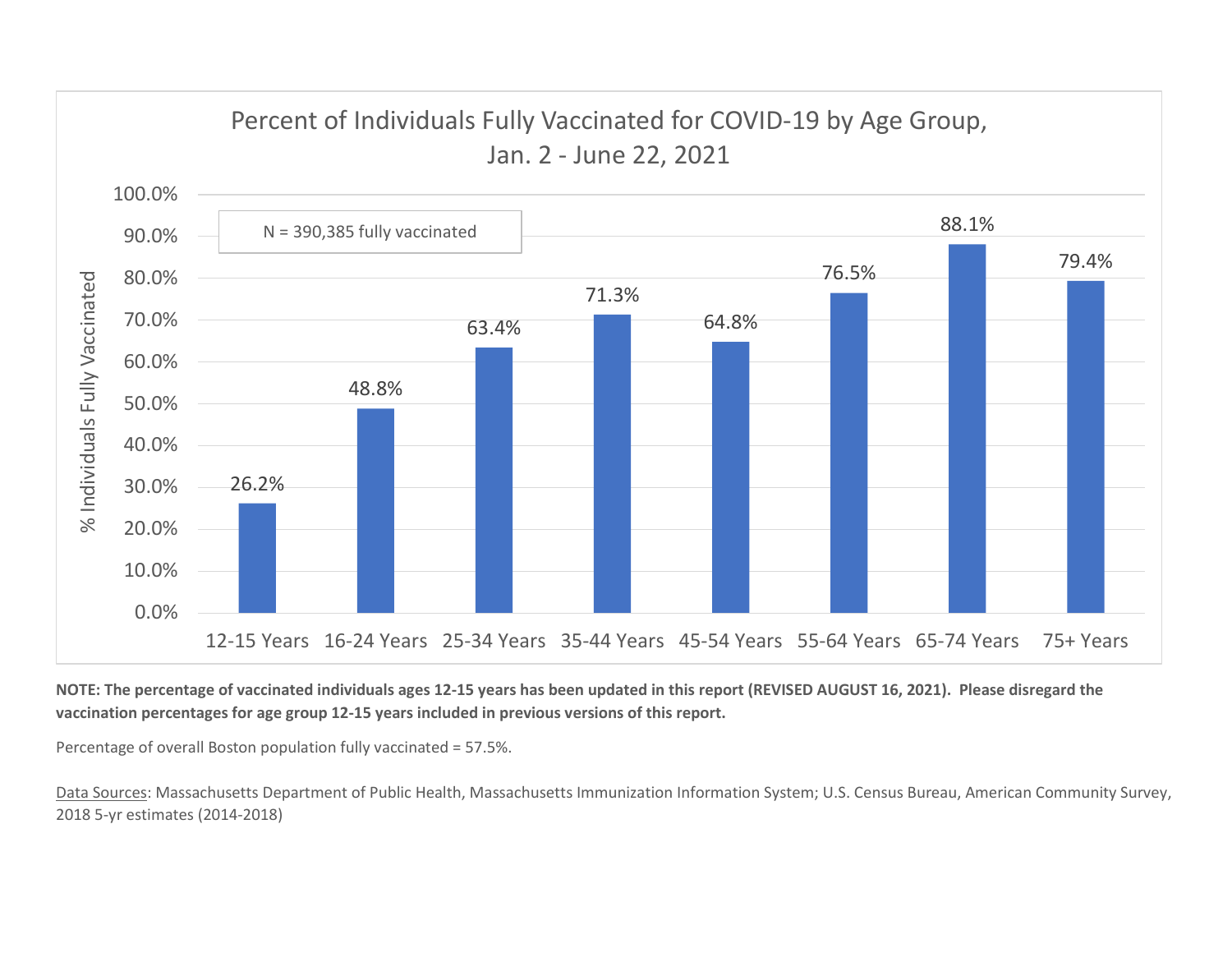

Asian/PI = Asian, Native Hawaiian, and Pacific Islander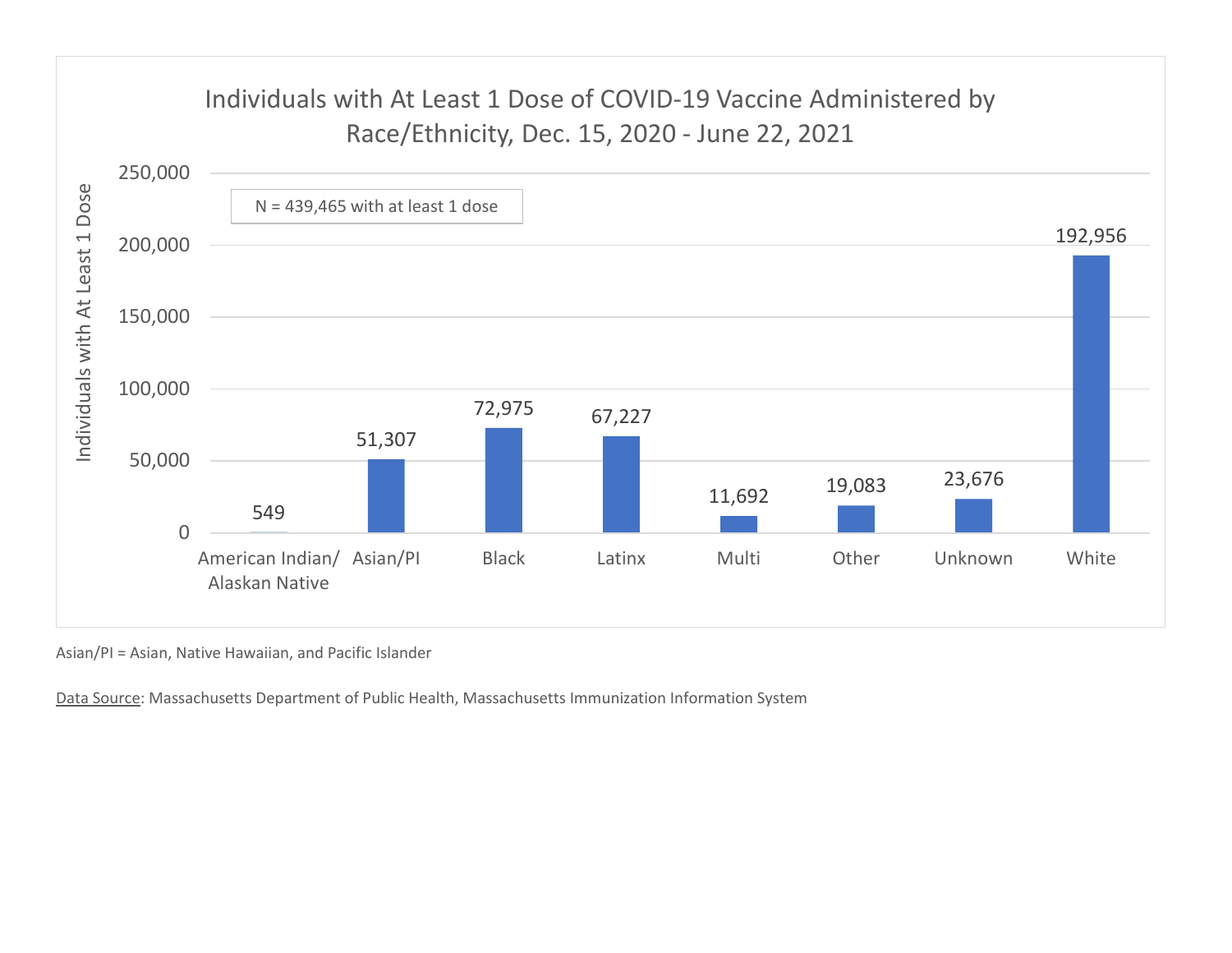

Asian/PI = Asian, Native Hawaiian, and Pacific Islander

\* Varies from Total N of Individuals with At Least 1 Dose (439,465) because data for residents who identify as Multiracial, Other, or Unknown are not included in this chart due to lack of comparable population data.

Percentage of overall Boston population with at least 1 dose = 64.7%.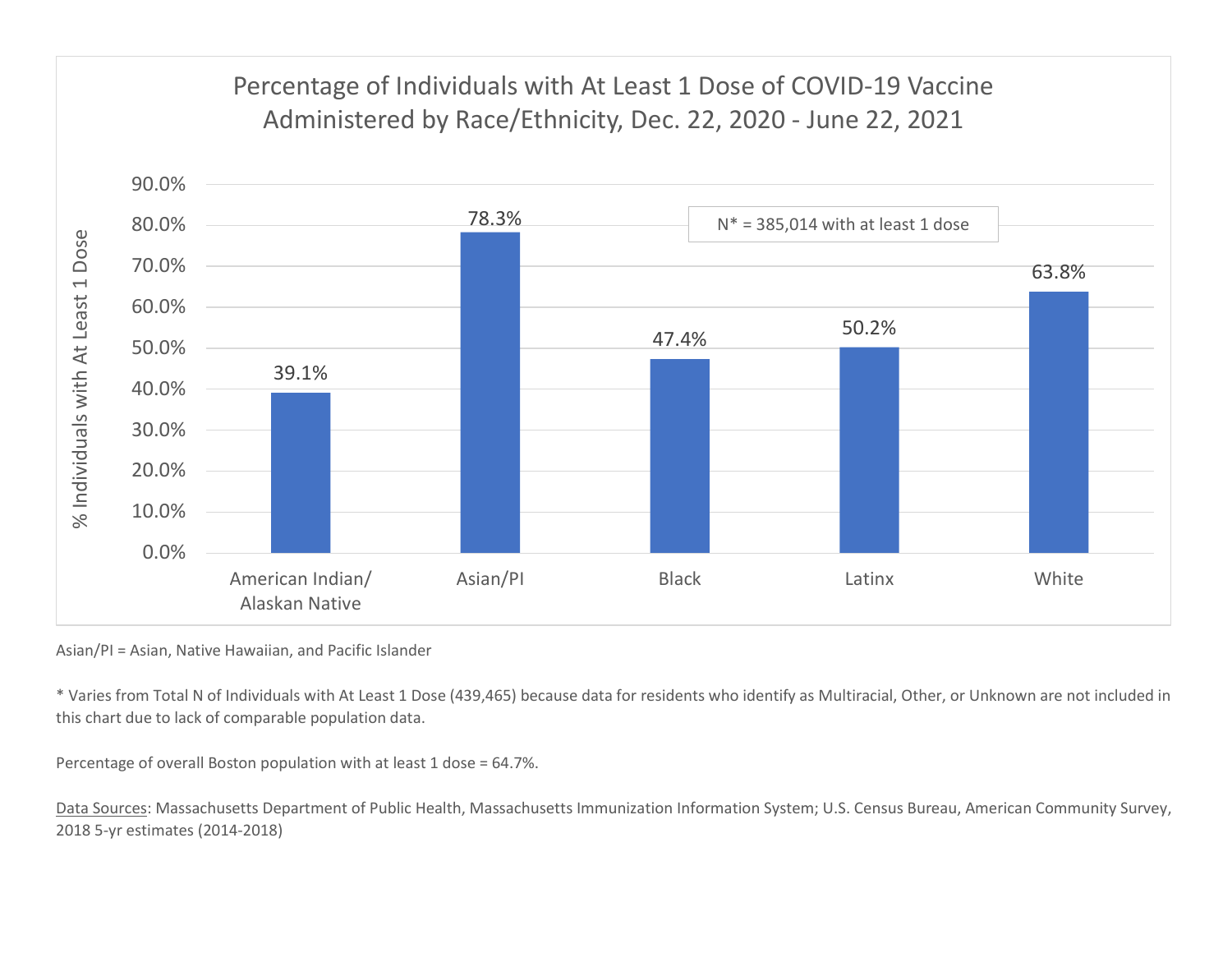

Asian/PI = Asian, Native Hawaiian, and Pacific Islander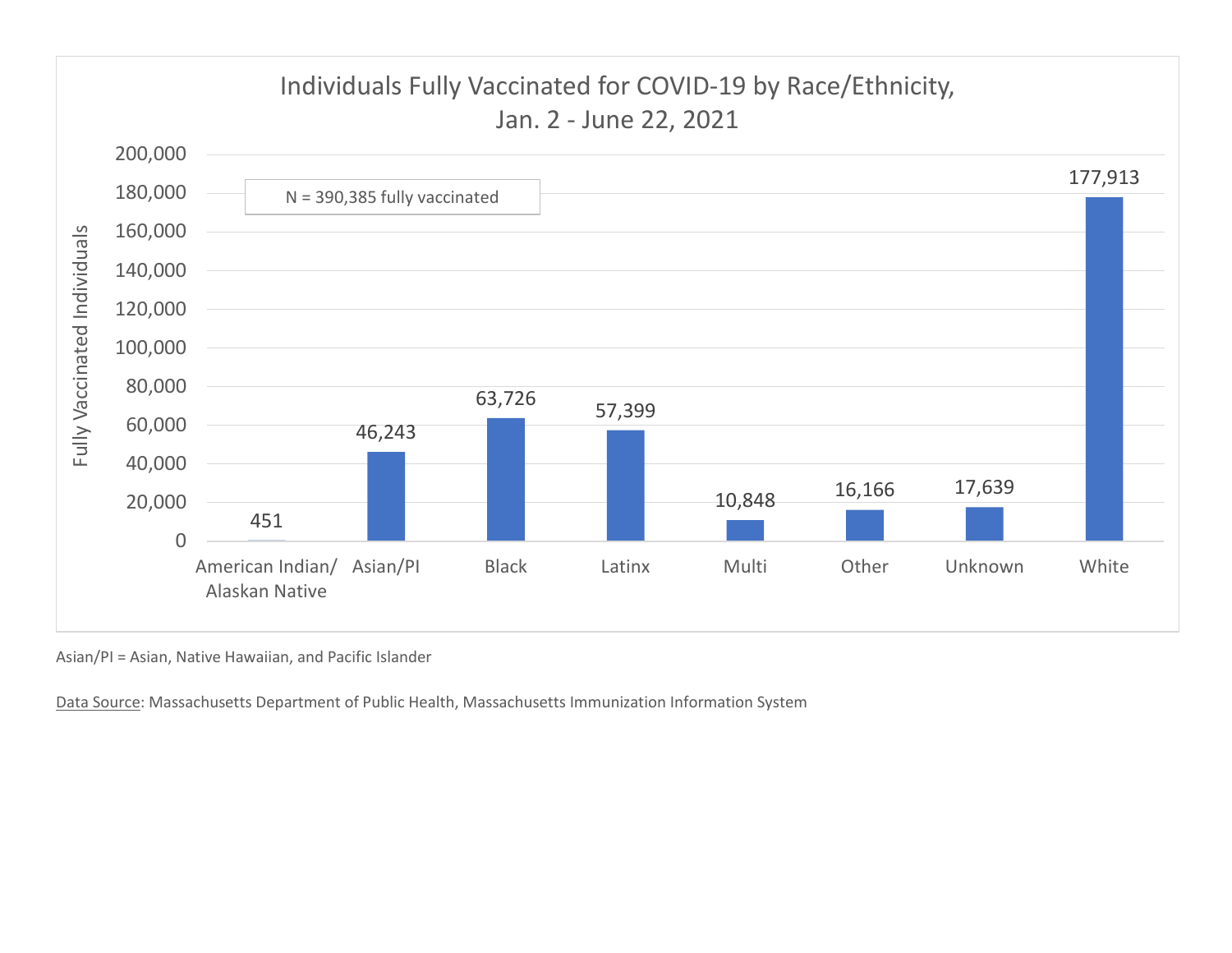

Asian/PI = Asian, Native Hawaiian, and Pacific Islander

\* Varies from Total N of Fully Vaccinated Individuals (390,385) because data for residents who identify as Multiracial, Other, or Unknown are not included in this chart due to lack of comparable population data.

Percentage of overall Boston population fully vaccinated = 57.5%.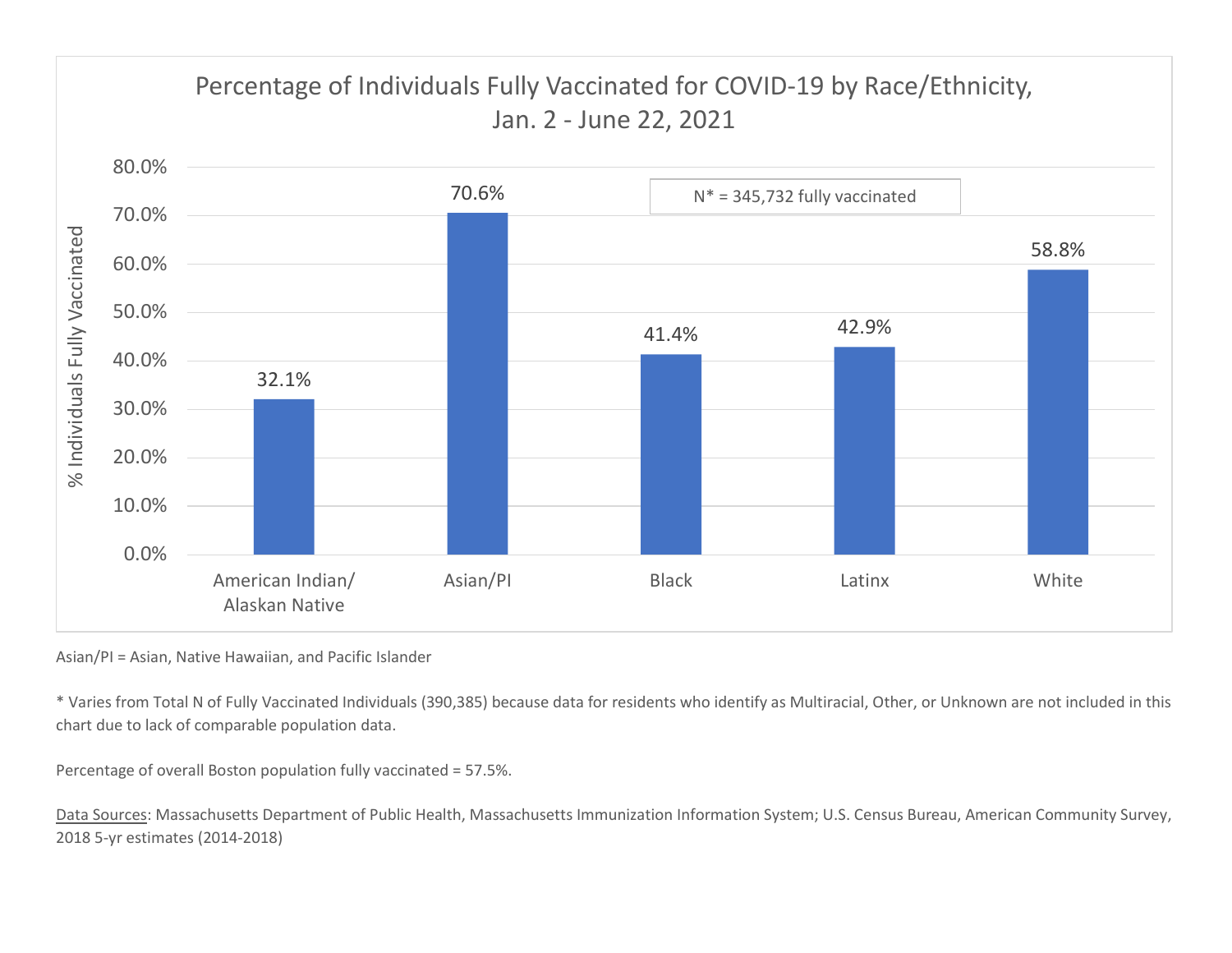

BB/BH/DT/NE/WE = Back Bay/Beacon Hill/Downtown/North End/West End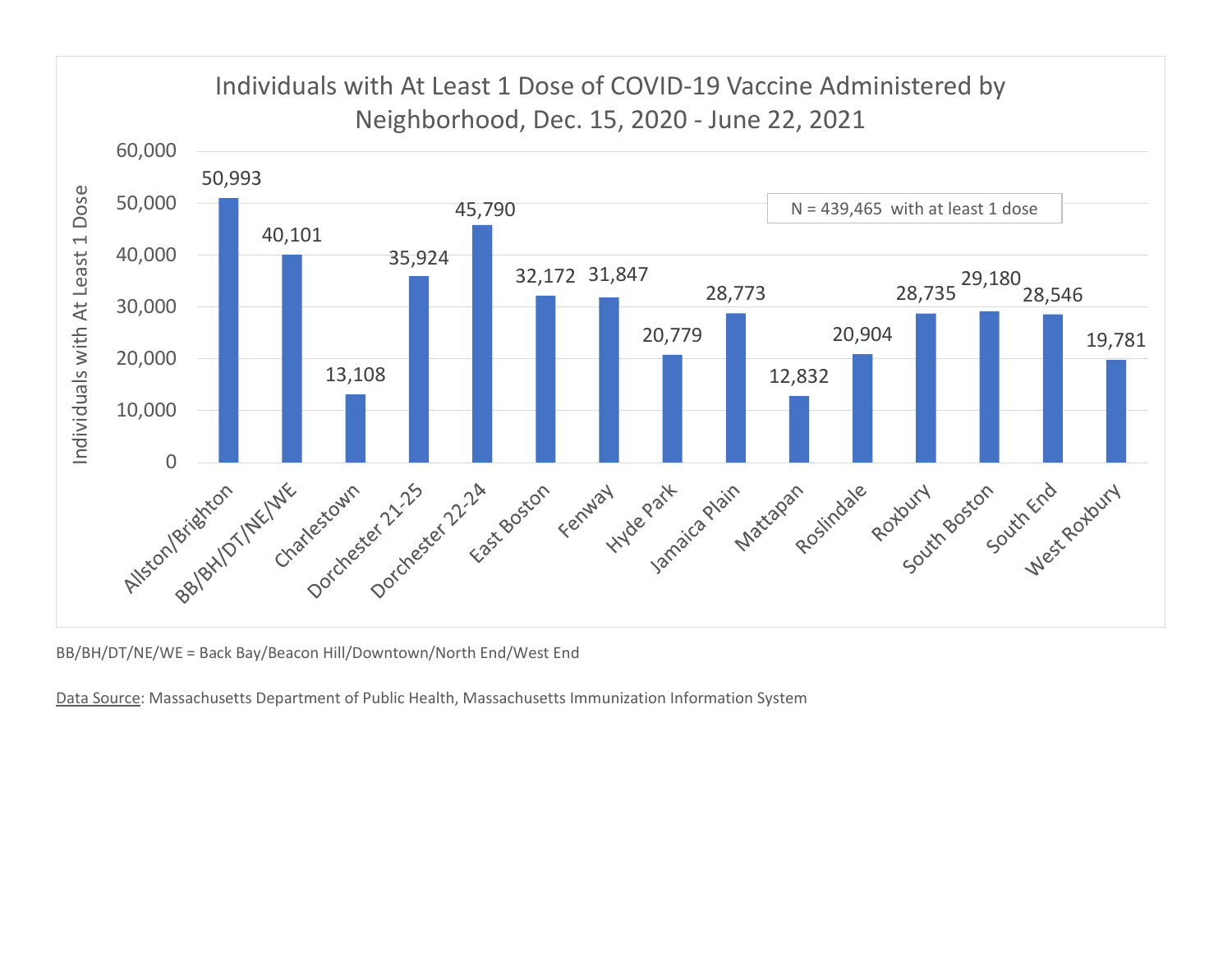

BB/BH/DT/NE/WE = Back Bay/Beacon Hill/Downtown/North End/West End

Percentage of overall Boston population with at least 1 dose = 64.7%.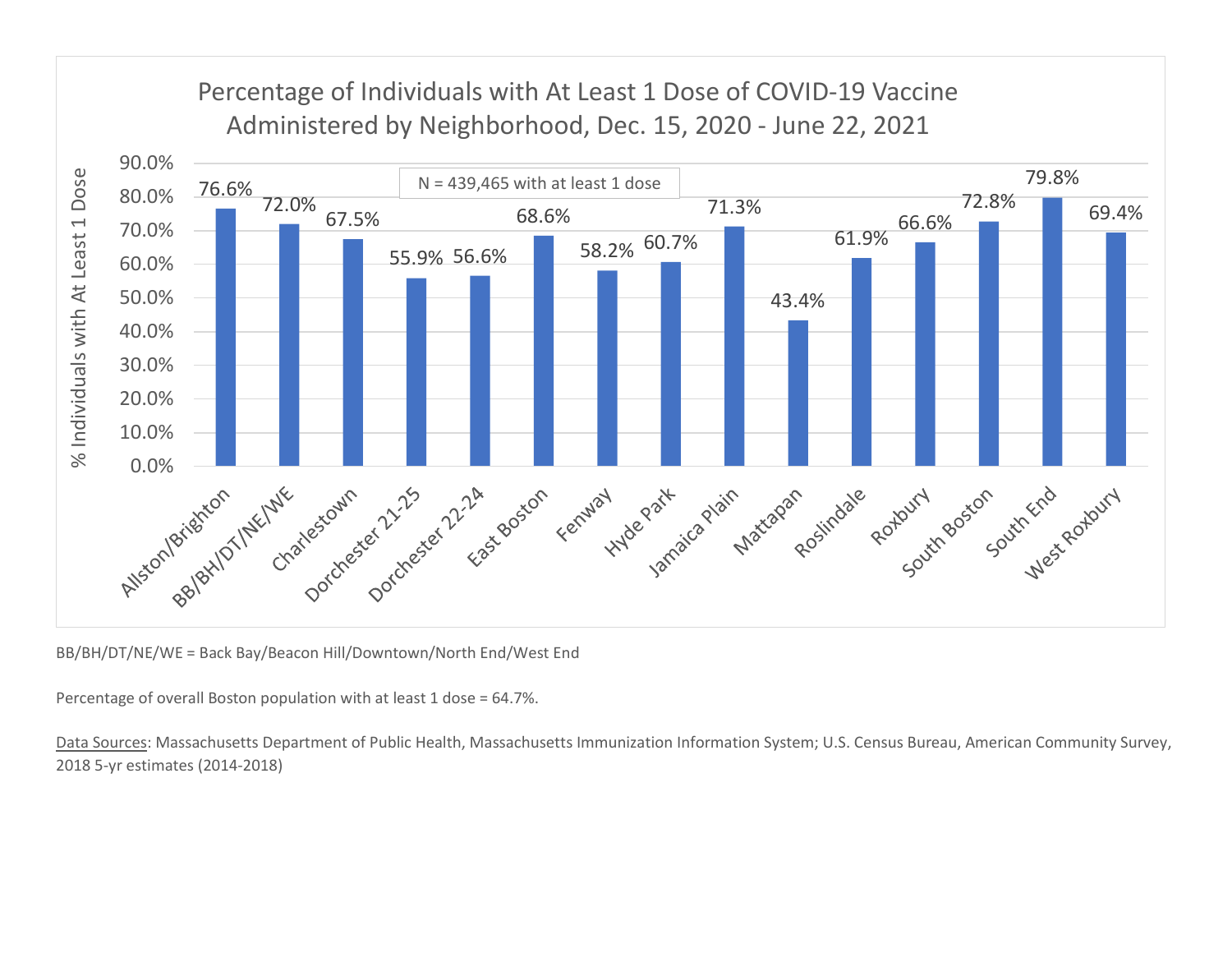

BB/BH/DT/NE/WE = Back Bay/Beacon Hill/Downtown/North End/West End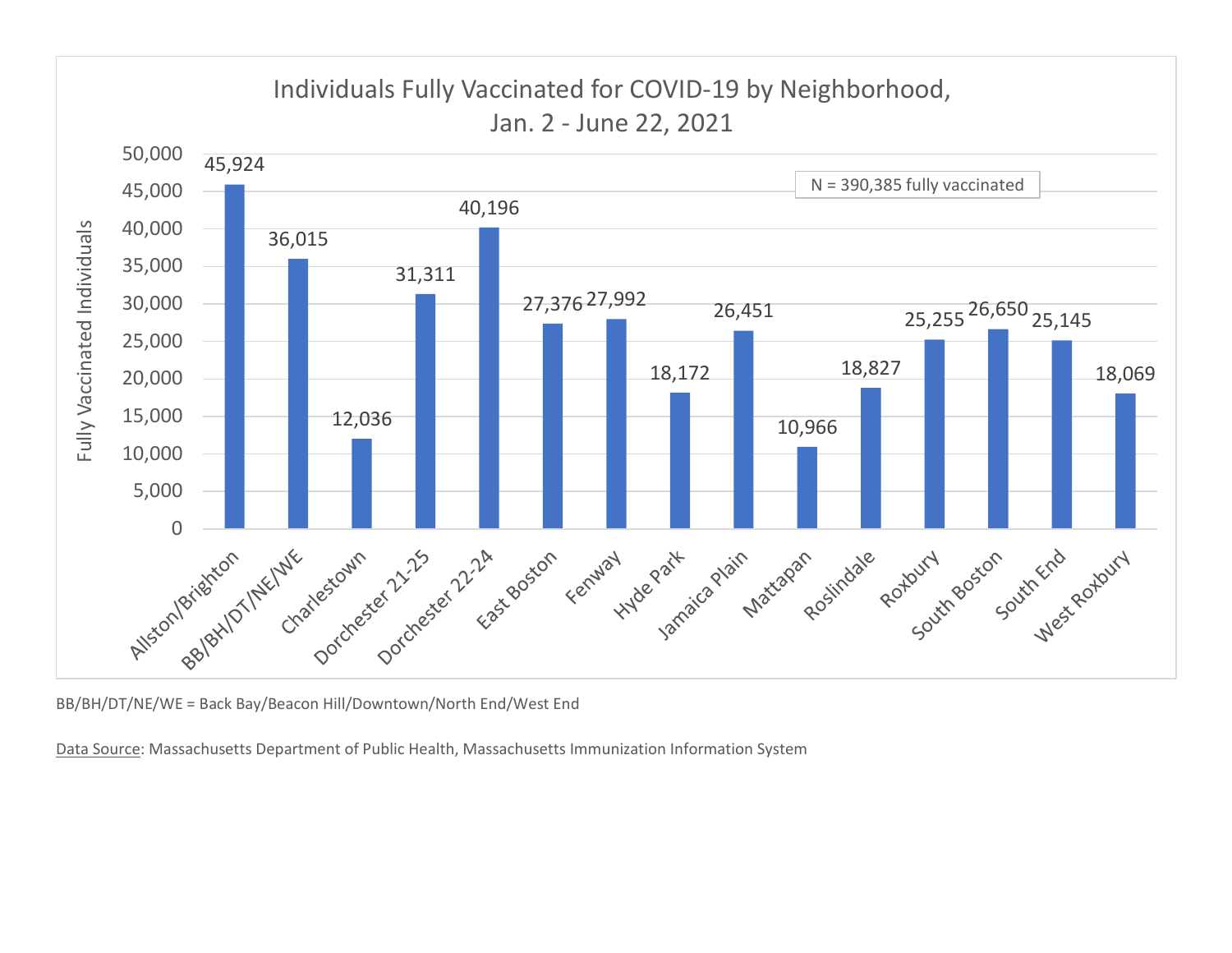

BB/BH/DT/NE/WE = Back Bay/Beacon Hill/Downtown/North End/West End

Percentage of overall Boston population fully vaccinated = 57.5%.